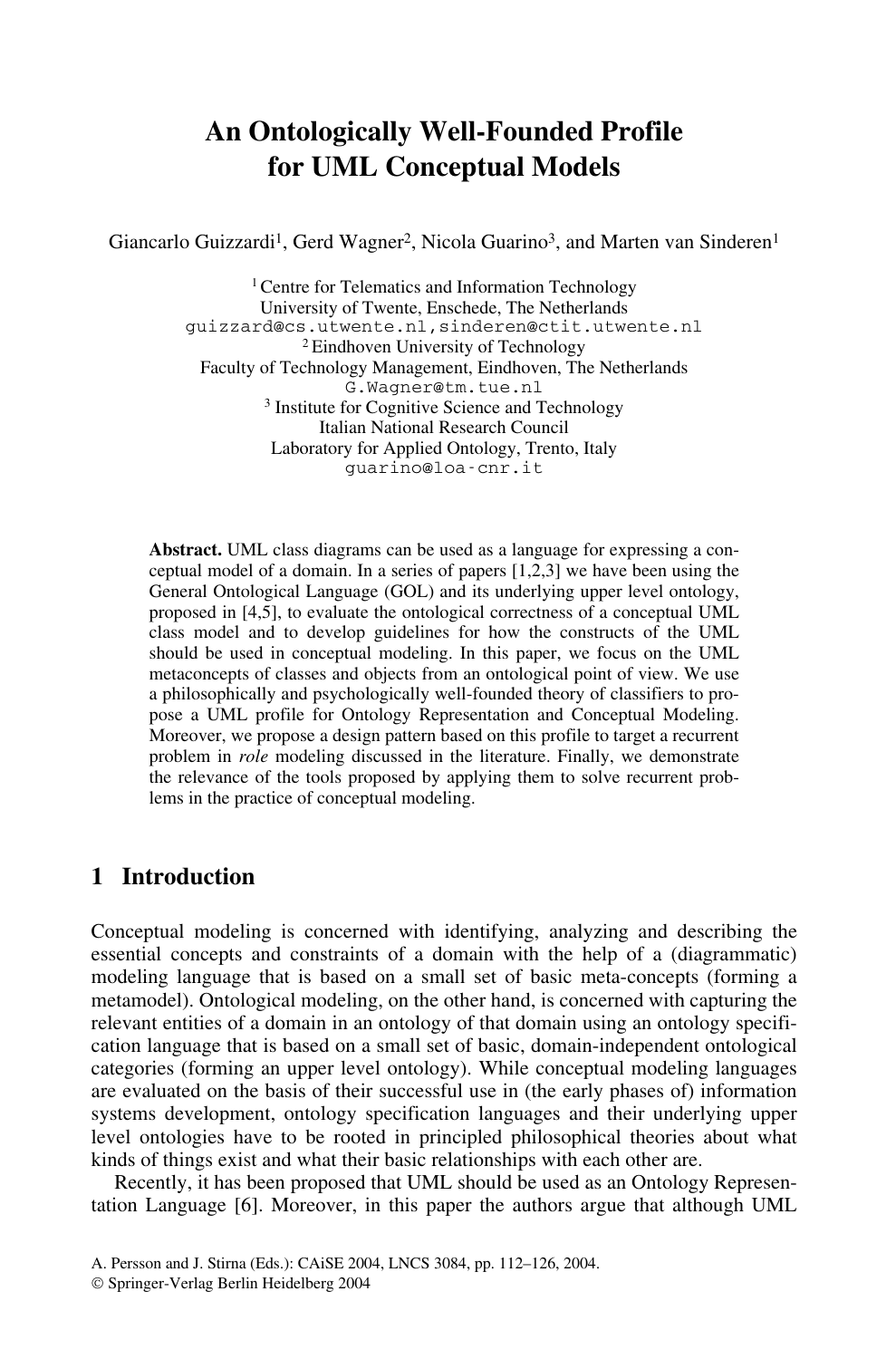lacks a precise definition of its formal semantics, this difficulty shall be overcome with the current developments made by the precise UML community [7]. We believe, however, that defining UML constructs only in terms of its mathematical semantics, although essential, it is not sufficient to make it a suitable ontology representation language. The position defended here is that, in order to model reality, a conceptual modeling language should be founded on formal upper-level ontologies. In other words, it should have both, formal and ontological semantics.

In a series of papers we have been employing the General Ontological Language (GOL) and its underlying upper level ontology, proposed in [4,5], to evaluate the ontological correctness of UML conceptual models and to develop guidelines that assign well-defined ontological semantics to UML modeling constructs. In [1], we have discussed the meaning of the UML metaconcepts of *classes and objects*, *powertypes*, *association* and *part-whole* relations (*aggregation/composition*). The UML metaconcepts of *abstract classes* and *datatypes* are addressed in a companion paper [2]. In [3], we have employed some of the results in [1] and [2] to evaluate and improve the conceptual correctness and clarity of UML models in the area of Molecular Biology. The work presented here can be seen as a continuation of this work in which we focus on one aspect of the philosophical problem between universals and particulars (roughly, classes and instances).

Although the Class (entity type, concept) meta-construct is fundamental in conceptual modeling (being present in all major conceptual modeling languages) there is still a deficiency of methodological support for helping the user of the language deciding how to model the elements of a given domain. In practice, a set of primitives are often used to model distinctions in different types of classes (Type, Role, State, Mixin, among others). However, the choice of how the elements that denote universal properties in a domain (viz. Person, Student, Red Thing, Physical Thing, Deceased Person, Customer) should be modeled is often made in ad hoc manner. Likewise, it is the judgment of what are the admissible relations between these modeling metaconstructs. Finally, an inspection of the literature shows that there is still much debate on the meaning of these categories [8,9,10,13].

This paper proposes a philosophically and psychologically well-founded typology of classifiers, which is further used to generate a UML profile of Class types. We also propose a set of methodological guidelines that should govern the use of this profile. Moreover, we demonstrate the relevance of the tools proposed by applying them to solve recurrent problems in the practice of conceptual modeling. In particular, we address a recurrent problem in role modeling presented by Steimann in [10,11,12] and show how the techniques presented here (the profile and a design pattern based on it) account for a proposal which is philosophically better justified but requires no changes to be made in the UML meta-model.

The remaining of this article is structured as follows: Section 2 presents the theory of classifier types and its philosophical and psychological foundations. Section 3 proposes the UML profile for Class types derived from this theory along with examples of how the profile can be used to improve the conceptual quality of conceptual models. Section 4 employs the proposed modeling profile to derive a *design pattern*  for the conceptual modeling of *roles*. Finally, section 5 elaborates on some conclusions and future work.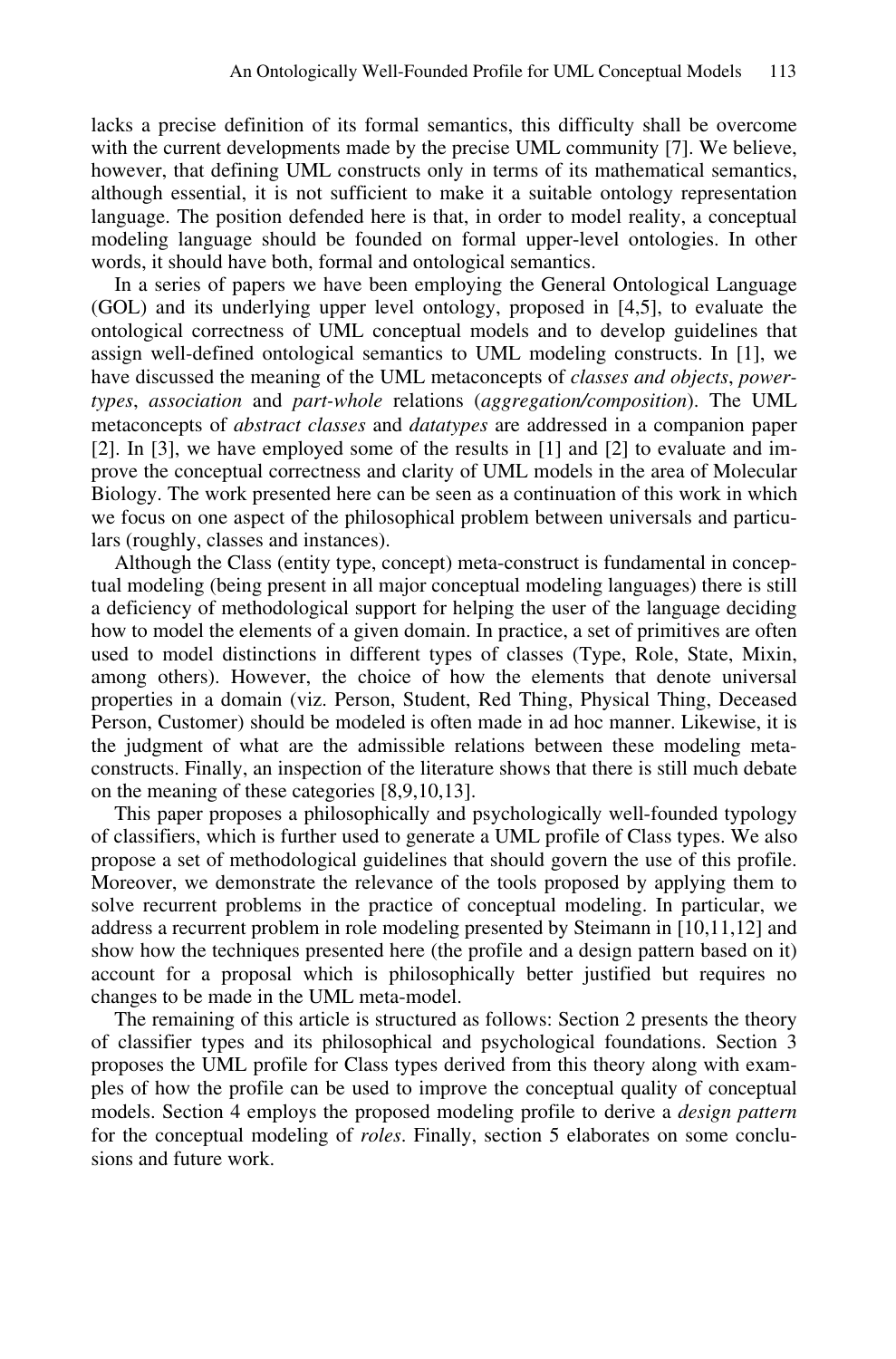## **2 Towards a Theory of Classifier Types for Conceptual Modeling: Philosophical and Psychological Foundations**

In [14], van Leeuwen shows an important syntactical difference in natural languages that reflects a semantical and ontological one, namely, the difference between common nouns (CNs) on one side and arbitrary general terms (adjectives, verbs, mass nouns, etc…) on the other. CNs have the singular feature that they can combine with determiners and serve as argument for predication in sentences such as:

*(i) (exactly) five mice were in the kitchen last night; (ii) the mouse which has eaten the cheese, has been in turn eaten by the cat.* 

In other words, if we have the patterns *(exactly) five X…* and *the Y which is Z…*, only the substitution of X,Y,Z by CNs will produce sentences which are grammatical. To see that, we can try the substitution by the adjective *Red* in the sentence (*i): (exactly) five red were in the kitchen last night*. A request to 'count the red in this room' cannot receive a definite answer: Should a red shirt be counted as one or should the shirt, the two sleeves, and two pockets be counted separately so that we have five reds? The problem in this case is not that one would not know how to finish the counting but that one would not know how to start since arbitrarily many subparts of a red thing are still red.

The explanation for this feature unique of CNs lies on the function that determinates (demonstratives and quantifiers) play in noun phrases, which is to determine a certain range on individuals. Both reference and quantification requires that the thing (or things) which are referred or which form the domain of quantification are determinate individuals, i.e., their conditions for *individuation* and *identity* must be determinate. In other words, if it is not determinate how to count Xs or how to identify X that is the same as Y, the sentences in the patterns (i) and (ii) do not express determinate propositions, i.e. propositions with definite truth values.

The distinction between the grammatical categories of CNs and arbitrary general terms can be explained in terms of the ontological categories of Sortal and Characterizing universals [15], which are roughly their ontological counterparts. Whilst the latter supply only a principle of application for the individuals they collect, the former supply both a principle of application and a principle of identity. A principle of application is that in accordance with which we judge whether a general term applies to a particular (e.g. whether something is a Person, a Dog, a Chair or a Student). A principle of identity supports the judgment whether two particulars are the same, i.e., in which circumstances the identity relation holds.

In [16], Macnamara, investigates the role of sortal concepts in cognition and provides a comprehensive theory for explaining the process that a child undergoes when learning proper nouns and common nouns. He proposes the following example: suppose a little boy (Tom), which is about to learn the meaning of a proper name for his puppy. When presented to the word "Spot", Tom has to decide what it refers to. One should notice that a demonstrative such as "that" will not be sufficient to determinate the bearer of the proper name? How to decide that "that" which changes all its perceptual properties is still Spot? In other words, which changes can Spot suffer and still be the same? As Macnamara (among others) shows, answers to these questions are only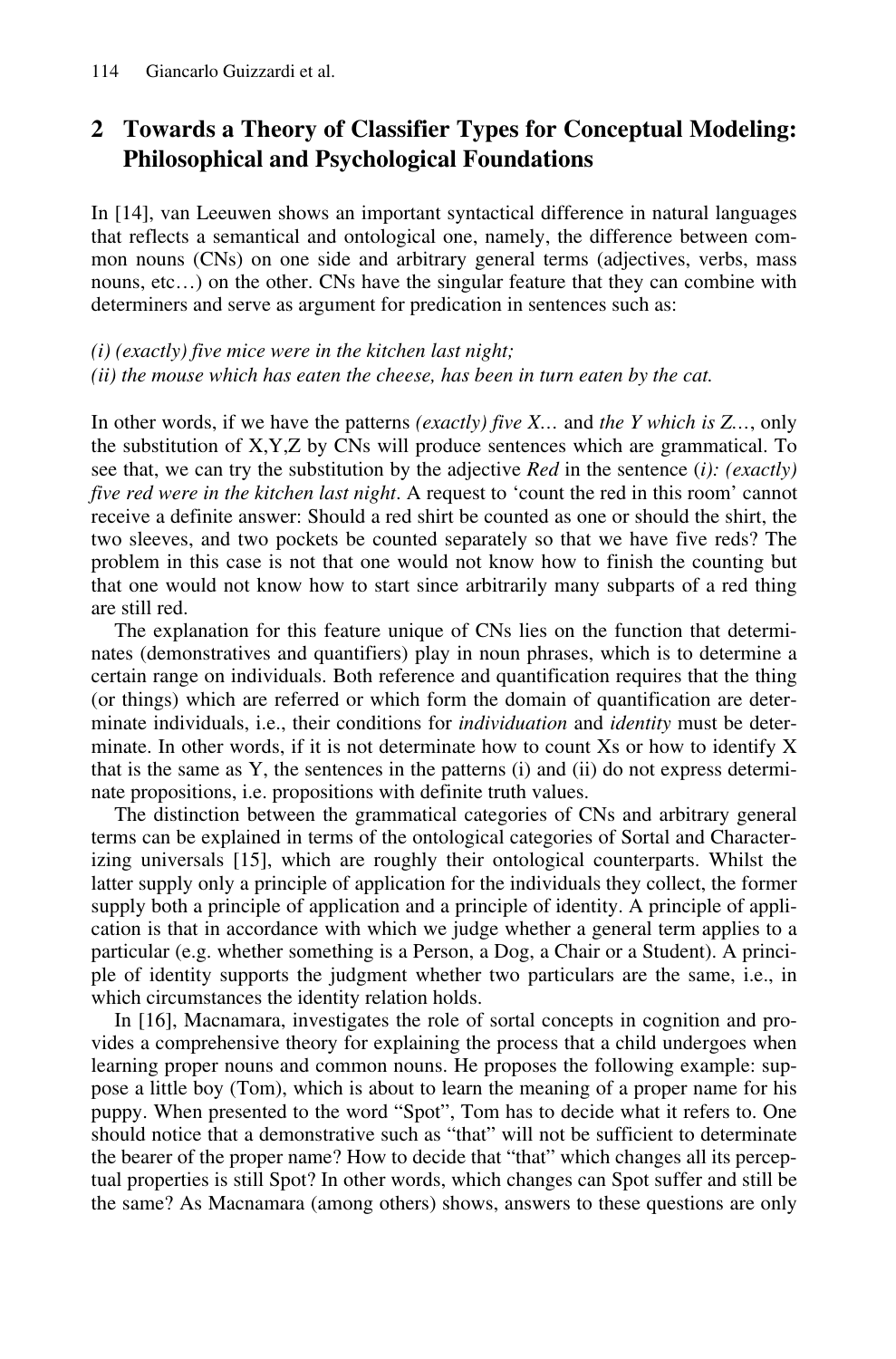possible if Spot is taken to be a proper name for an individual, which is an instance of a Sortal universal. The principles of identity supplied by the Sortals are essential to judge the validity of all identity statements. For example, if for an instance of the sortal *Statue* loosing a piece will not alter the identity of the object, the same does not hold for an instance of *Lump of Clay*.

The statement that we can only make identity and quantification statements in relation to a Sortal amounts to one of the best-supported theories in the philosophy of language, namely, that the identity of an individual can only be traced in connection with a Sortal Universal, which provides a *principle of individuation* and *identity* to the particulars it collects [14,16,17,18]. The position advocated in this article affirms an equivalent stance for a theory of conceptual modeling. We defend that among the conceptual modeling counterparts of general terms (classifiers), only constructs that represent substance sortals can provide a principle of identity and individuation for its instances. As a consequence, the following principle can be postulated:

**Postulate 1:** Every Object in a conceptual model (CM) of the domain must be an instance of a CM-class representing a sortal.

As argued by Kripke [19], a proper name is a rigid designator, i.e. it refers to the same individual in all possible situations, factual or counterfactual. For instance, it refers to the individual Mick Jagger both now (when he is the lead singer of Rolling Stones and 60 years old) and in the past (when he was the boy Mike Philip living in Kent, England). Moreover, it refers to the same individual in counterfactual situations such as the one in which he decided to continue in the London School of Economics and has never pursued a musical career. We would like to say that the boy Mike Philip is identical with the man Mick Jagger that he latter became. However, as pointed out by Wiggins [20] and Perry [21], statements of identity only make sense if both referents are of the same type. Thus, we could not say that a certain Boy is the same Boy as a certain Man since the latter is not a Boy (and vice-versa). However, as Putnam put it, when a man x points to a boy in a picture and says "I am that boy", the pronoun "I" in question is typed not by Man but by a supertype of Man and Boy (namely, Person) which embraces x's entire existence [22]. A generalization of this idea amount to a thesis, proposed by Wiggins, named thesis D [20]: If an individual falls under two sortals in the course of its history there must be exactly one ultimate sortal of which both sortals are specializations. Griffin elaborates Wiggins' thesis D in terms of two correlated principles:

**a) The Restriction Principle:** if an individual falls under two distinct sortals F and F' in the course of its history then there is at least one sortal of which F and F' are both specializations.

**b) The Uniqueness Principle:** if an individual falls under two distinct sortals F and F' in the course of its history then there is only one *ultimate sortal* of which F and F' are both specializations. A sortal F is ultimate if there is no other sortal F' distinct from F which F specializes.

It is not the case that two incompatible principles of identity could apply to the same individual x, otherwise x would not be a viable entity (determinate particular) [14]. Imagine an individual x which is an instance of both Statue and Lump of clay. Now,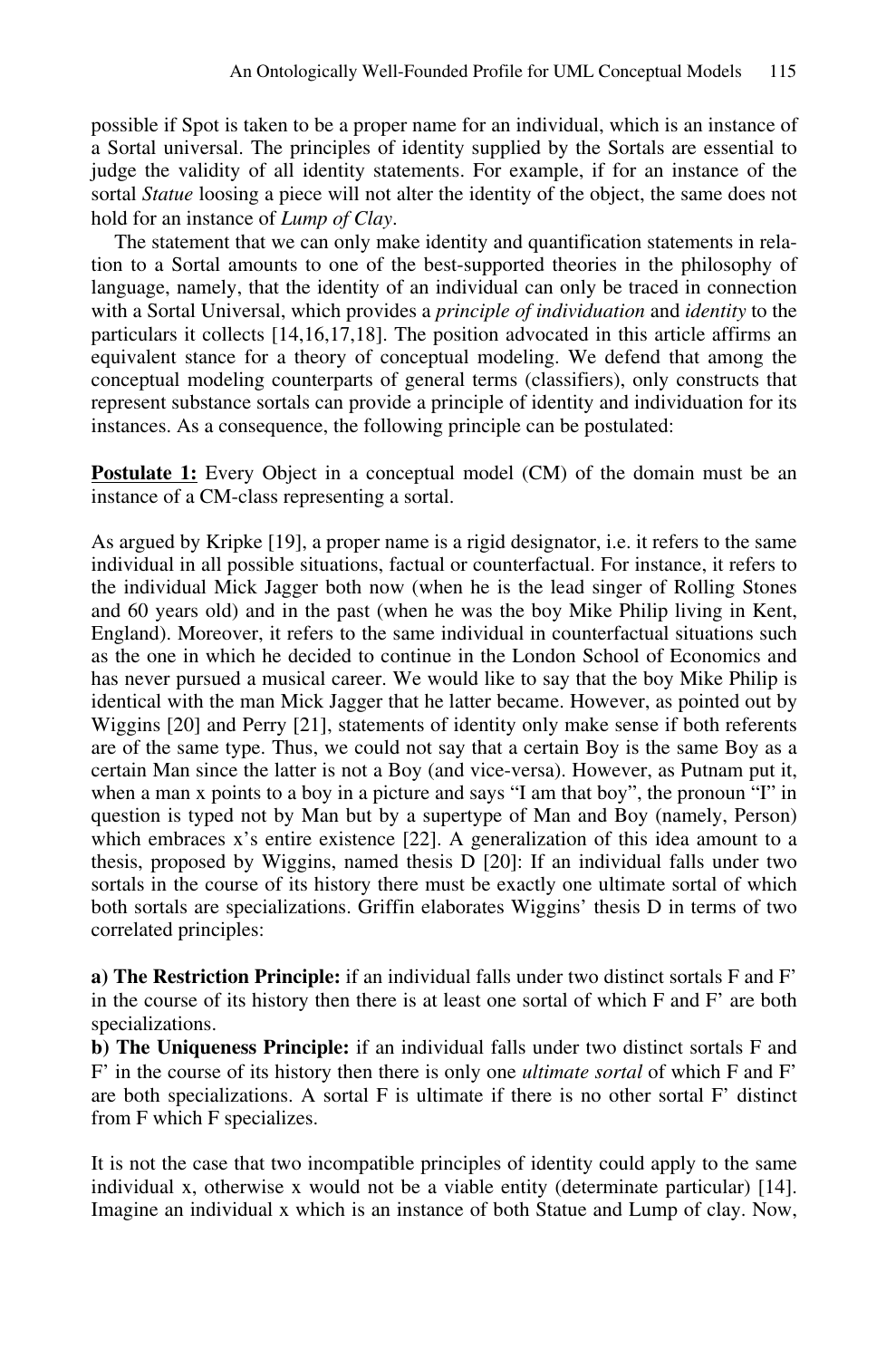the answer to the question whether loosing a piece will alter the identity of x is indeterminate since each of the two principles of identity that x obeys imply a different answer. As a consequence, we can say that if two sortals F and F' intersect (i.e. have common individuals in their extension), the principles of identity contained in them must be equivalent. Moreover, F and F' cannot supply a principle of identity for x, since both sortals apply to x only contingently and a principle of identity must be used to identify x all possible worlds. Therefore, there must be a sortal G that supplies the principle of identity carried by F and F'. This proves the restriction principle. The uniqueness of the ultimate sortal G can be argued as follows: (i) G is a sortal, since it supplies a principle of identity for all the things in its extension; (ii) if it restricts a sortal H then, since H cannot supply an incompatible principle of identity, H either is: equivalent to G (i.e. does supply the same principle of identity) and therefore should be ultimate, or does not supply a principle of identity for the particulars in its extension (see text on dispersive classifiers below). This proves the uniqueness principle. The unique ultimate sortal G that supplies the principle of identity for its instances is named a *substance sortal*.

As a consequence of the *uniqueness principle* we define a second postulate:

**Postulate 2:** An Object in a conceptual model of the domain cannot instantiate more than one CM-Class representing an ultimate Substance Sortal.

In the example above, the sortal Person is the *unique substance sortal* that defines the validity of the claim that Mick Jagger is the same as Mike Philip or, in other words, that Mike Philip persists through changes in height, weight, age, residence, etc., as the same individual. Person can only be the sortal that supports the proper name Mick Jagger in all possible situations because it applies necessarily to the individual referred by the proper name, i.e. instances of Person cannot cease to be so without ceasing to exist. As a consequence, the extension of a substance sortal is world invariant. This meta-property of classifiers is named *Modal Constancy* [18] or *rigidity* [23] and is formally stated as follows:

Let *W* be a non-empty set of possible worlds and let  $w \in W$  be a specific world. The extension function *ext*w(G) maps a classifier G to the set of its instances in world *w*. Let  $ext(G)$  be an extension function mapping to the set of instances of the classifier G that exist in all possible worlds, such that

1.  $ext(G) = \bigcup_{w \in w} ext_w(G)$ 

and for any classifiers F and G such that F is a specialization of G and, for all  $w \in W$ 

$$
2.\; \text{ext}_{\mathbf{w}}(F) \subseteq \text{ext}_{\mathbf{w}}(G)
$$

if G is a substance sortal then we have that

3.  $ext_w(G) = ext_w(G)$ , for any  $w, w' \in W$  and consequently, 4.  $ext(G) = ext_{w}(G)$ , for all  $w \in W$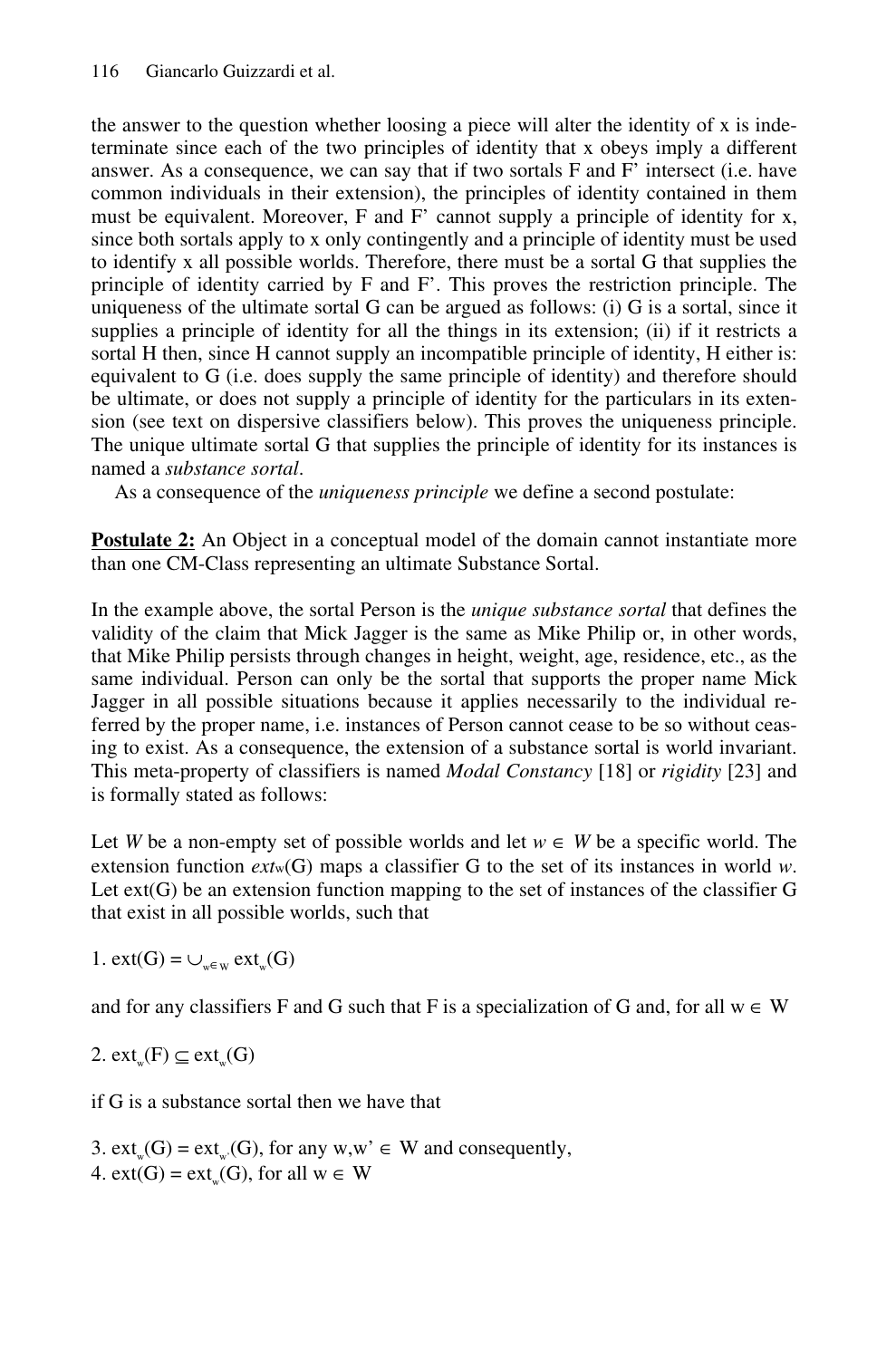Sortals such as Boy and Adult Man in the example above, but also Student, Employee, Caterpillar and Butterfly, Philosopher, Writer, Alive and Deceased, which possibly apply to a continuant during a certain phase of its existence, are named phased-sortal in [20]. As a consequence of the Restriction Principle we have that for every phased-sortal PS that applies to a continuant, there is a substance sortal S of which PS is a specialization.

Contrary to substance sortals, phased-sortals apply to individuals contingently and, thus, do not enjoy modal constancy. For example, for an individual John instance of Student, we can easily imagine John moving in an out of the Student type, while being the same individual, i.e. without loosing his identity. Moreover, for every instance x of Student in a world w, there is another world w' in which x is not an instance of Student. This meta-property of classifiers is named anti-rigid in [23]. Formally,

Let PS be a *phased-sortal* and S be a substance sortal restricted by PS. Let

5.  $ext{ext{w}}(\sim PS) = ext{wt{w}}(S) / ext{w}(PS)$ 

be the complement of the extension of PS in world w. Then for all worlds  $w \in W$ , there is a  $w' \in W$  such that

6.  $ext_w(PS) \cap ext_w(\sim PS) \neq \emptyset$ 

Putting (2), (4) and (6) together derives another postulate:

**Postulate 3:** A CM-Class representing a rigid classifier cannot be a subclass a CM-Class representing an anti-rigid classifier.

To see that is the case suppose there is a rigid classifier G which specializes an antirigid classifier F. Let {a,b,c,d} and {a,b} be the extension of F and G in world w, respectively. By (6), there is a world w' in which  $a \in ext_w(F)$  is in  $ext_w(-F)$  and thus a ∉ ext<sub>w</sub>(F). By (4), however, ext<sub>w</sub>(G) = ext<sub>w</sub>(G) and, by (2), ext<sub>w</sub>(G)  $\subseteq$  ext<sub>w</sub>(F), ergo, a  $\in$  ext<sub>w</sub>(F), which is a contradiction. We therefore conclude that there cannot be the case that a rigid classifier specializes an anti-rigid one.

If PS is a phased-sortal and S is the substance sortal specialized by PS, there is a specialization condition  $\varphi$  such that x is a PS iff x is a S that satisfies  $\varphi$  [14]. A further clarification on the different types of specialization conditions allows us to distinguish between two different types of phased-sortals which are of great importance to the practice of conceptual modeling, namely, *phases* and *roles*.

Phases (also named dynamic subclasses [13] or states [9]) constitute possible stages in the history of a substance sortal. Examples are: (a) Alive and Deceased: as possible stages of a Person; (b) Catterpillar and Butterfly of a Lepidopteran; (c) Town and Metropolis of a City; (d) Boy, Male Teenager and Adult Male of a Male Person. *Classifiers representing phases constitute a partition of the substance sortal they specialize*. For example, if <Alive, Deceased> is a *phase-partition* of a sustance sortal Person then for every world w, every Person x is either and instance of Alive or of Deceased but not of both. Moreover, if x is an instance of Alive in world *w* then there is world *w*' such that x is not an instance of Alive in *w*', which in this case, implies that x is an instance of Deceased in *w*'.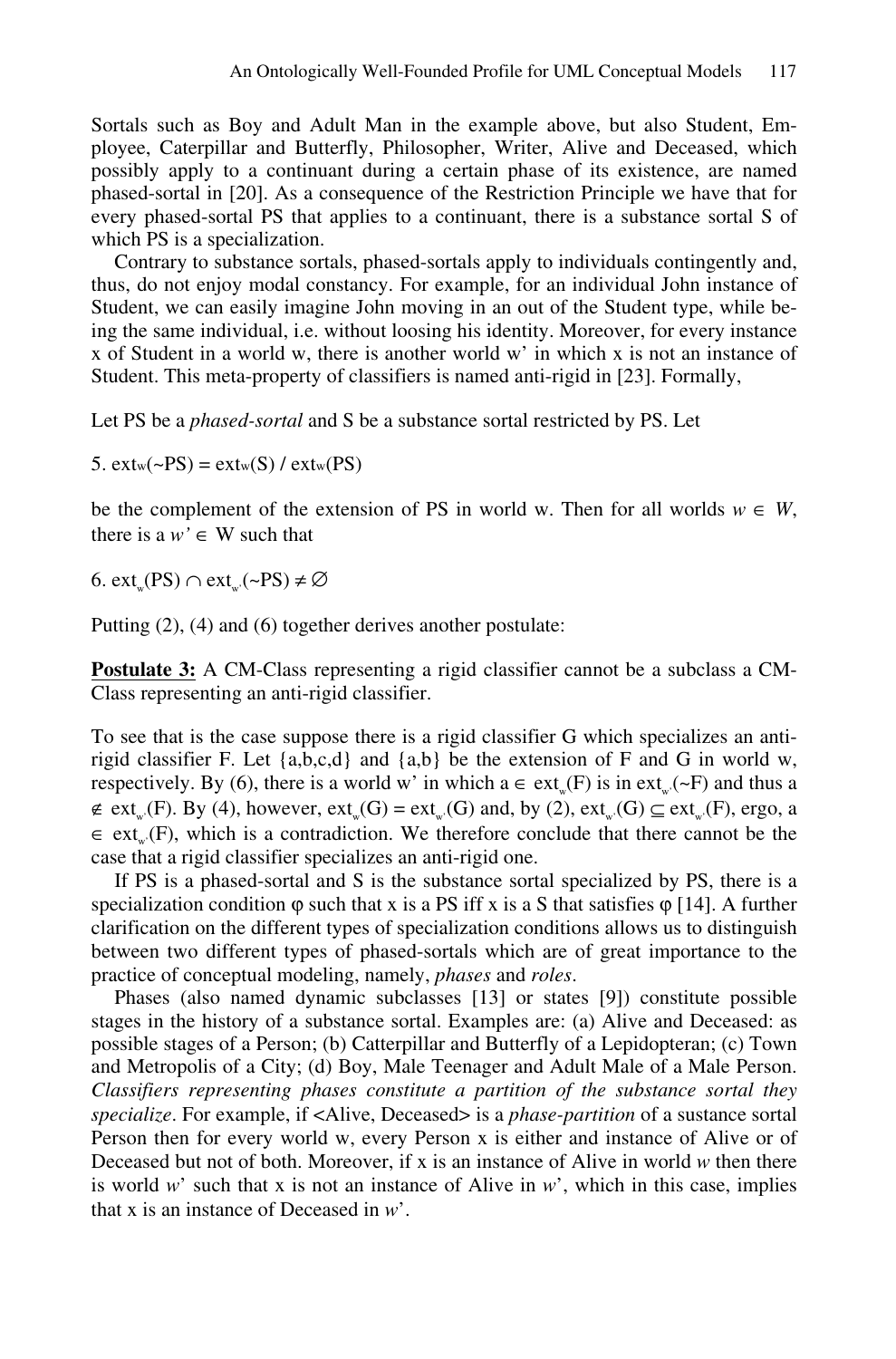Contrary to phases, roles do not necessarily form a partition of substance sortals. Moreover, they differ from phases in terms of the specialization condition ϕ. For a phase P, ϕ represents a condition that depends solely on intrinsic properties of P. For instance, one might say that if Mick Jagger is a Living Person then he is a Person who has the property of being alive or, if Spot is a Puppy then it is a Dog who has the property of being less than a year old. For a role  $R$ , conversely,  $\varphi$  depends on extrinsic (relational) properties of R. For example, one might say that if John is a Student then John is a Person who is enrolled in some educational institution or that, if Peter is a Customer then Peter is a Person who buys a Product y from a Supplier z. In other words, an entity plays a role in a certain context, demarcated by its relation with other entities. In general, we can state the following: Let R be role that specializes a sortal S (named the *allowed type* for R [9]) and ϕr be a n-ary relation defined between R and the (n-1) universals on which R is *externally dependent* [23]. For instance, ϕenrollment ⊆ Student × School,  $\phi$ <sub>purchase-from</sub> ⊆ Customer × Supplier or  $\phi$ <sub>Marriage</sub> ⊆ Husband × Wife. Moreover, let the domain of a relation in world *w* (*Domw*) be defined as follows: Dom<sub>w</sub>( $\varphi$ r) = {x | < x, y >  $\in$  ext<sub>w</sub>( $\varphi$ r)}. Then for all worlds  $w \in W$  we have that

7.  $ext{ext{w}}(R) \subset Dom_w(\varphi_r)$ 

Although Frege argued at length that "one cannot count without knowing what to count", in artificial logical languages inspired by him, natural language general terms such as CNs, adjectives and verbs are treated uniformly as predicates. For instance, if we want to represent the sentence "there are tall men", in the fregean approach of classical logic we would write  $\exists x \ (\text{Man}(x) \land \text{Tall}(x))$ . This reading puts the count noun Man (which denotes a Sortal) on an equal logical footing with the predicate Tall. Moreover, in this formula, the variable x is interpreted into a "supposedly" universal kind Thing. So, the natural language reading of the formula should be "there are things which have the property of being a man and the property of being tall". Since, by postulate 1, all individuals must be instances of a substance sortal we must conclude that Thing is a unique universal ultimate sortal which is able to supply a principle of identity for all elements that we consider in our universe of discourse. Moreover, by postulate 2, this principle of identity must be unique. Can that be the case?

In [25], Hirsch argues that concepts such as Thing, (Entity, Element, among others) are *dispersive*, i.e. they cover many concepts with different principles of identity. For instance, in the extension of Thing we might encounter an individuals x which is a cow and an individual y which is a watch. Since the principles of identity for Cows and Watches are not the same we conclude that Thing cannot supply a principle of identity for its instances. Otherwise, x and y would obey incompatible principles of identity and, thus, would not be determinate individuals. Therefore, as defended in [14,17,18,25], dispersive concepts do not denote sortals (despite the fact that they are considered CNs in natural languages) and *therefore cannot have direct instances.*  More than that, since a principle of identity supplied by a substance sortal G is inherited by all classifiers that specialize G or, to put in another way, all subtypes of G carry the principle of identity supplied by G. Thus, all subclasses of a sortal are themselves sortals, ergo,

**Postulate 4:** A CM-Class representing a dispersive universal cannot be a subclass of a CM-Class representing a Sortal.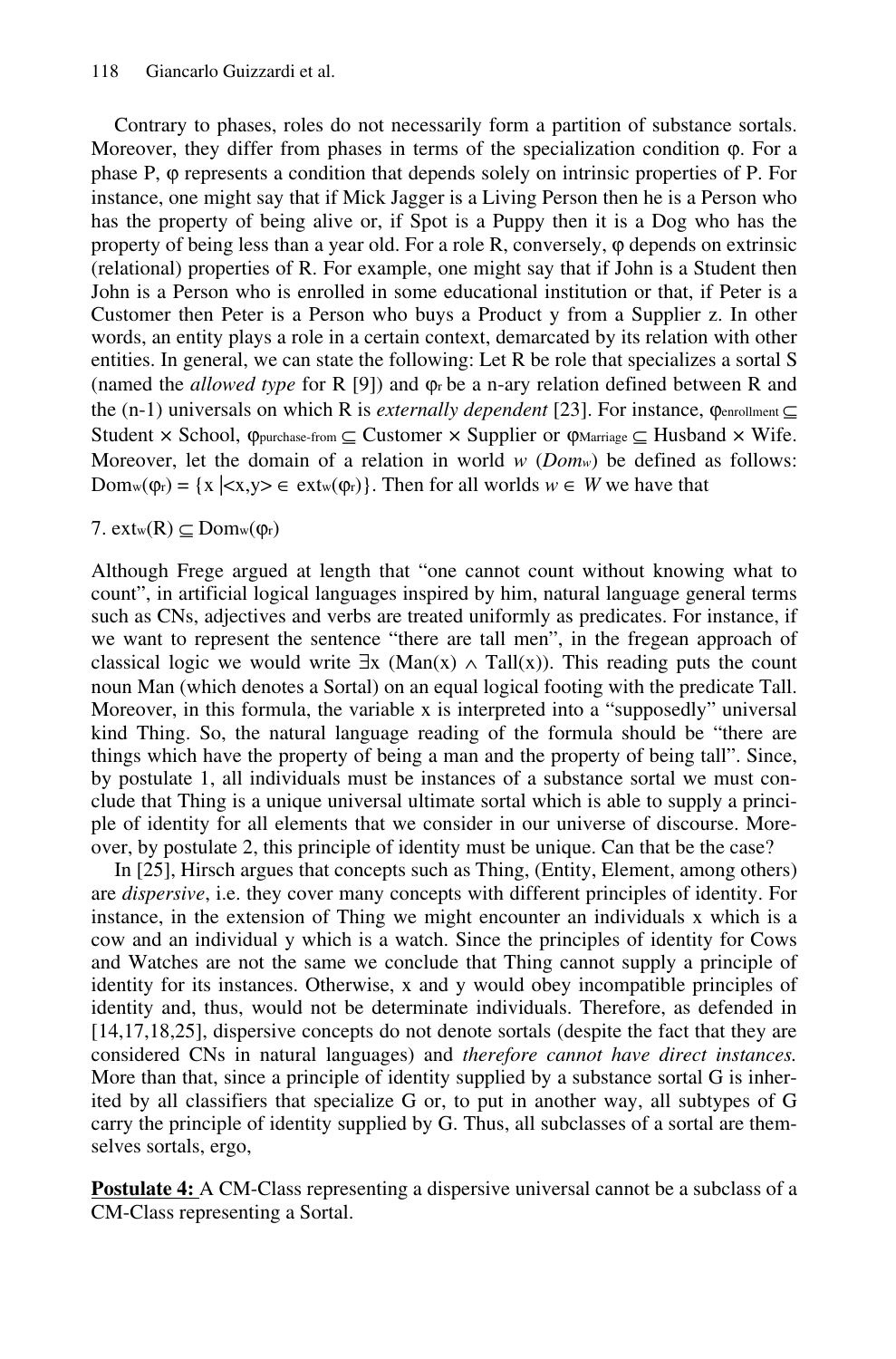## **3 An Ontologically Well-Founded Profile for UML Class Diagrams**

The Unified Modeling Language (UML) has built-in extension mechanisms that allow one to modify the language elements to suite certain modeling needs. Extensions to the language can be performed in two different ways: (i) by specializing the UML metamodel (layer 2) to add new semantics to UML modeling elements; (ii) by changing the MOF model (layer 3) to add new elements to the UML metamodel. The former mechanism is named *lightweight extension* and the latter *heavyweight extension*. A coherent set of such extensions, defined accordingly to a specific purpose or domain, constitutes a *UML profile* [26].

In this section we propose *lightweight extension* to UML that represents finergrained distinctions between different types of classifiers. The proposed *profile* contains a set of *stereotyped* classes (specializations of the meta-construct class) that support the design of ontologically well-founded conceptual models according to the theory proposed in section 2.

It is important to emphasize that the particular classes chosen to exemplify each of the proposed categories are used for illustration purposes only. For example, when stereotyping class *Person* as a *Kind* we are not advocating that Person should be in general considered as a kind in conceptual modeling. Conversely, the intention is to make explicit the consequences of this modeling choice. The choice itself, nonetheless, is always left to the model designer.

#### **3.1 Kinds and Subkinds**

A UML class stereotyped as a « kind » represents a *substance sortal* that *supplies* a principle of identity for its instances. Kinds can be specialized in other *rigid* sybtypes that inherit their supplied principle of identity named subkinds. For instance, if we take Person to be a kind then some of its subkinds could be Man and Woman. In general, the stereotype « subkind » can be omitted in conceptual models without loss of clarity.

Every object in a conceptual model using this profile must be an instance of a Kind, directly or indirectly (postulate 1). Moreover, it cannot be an instance of more than one ultimate Kind (postulate 2). Figure 1-a shows an excerpt of a conceptual model that violates the second postulate (extracted from the CYC<sup>1</sup>). Here, we assume that the kinds *Social Being* and *Group* supply different principles of identity. Moreover, it is considered that *Group* supplies an extensional principle of identity, i.e. two groups are the same iff they have the same members. This is generally incompatible with a principle supplied by *Social Being*: we can change the members of a company, football team or music band and still have the same social being. Moreover, the same group can form different social beings with different purposes. One should notice that if "The Beatles" would be an instance of both Kinds, it would not be a determinate object (an answer to the question whether it was still the same thing when Ringo Star replaced Pete Best, is both affirmative and negative!). Figure 1-b shows a version of the model of fig.1-a that obeys the constraints of this profile.

 $\overline{a}$ 

<sup>1</sup> http://www.opencyc.org/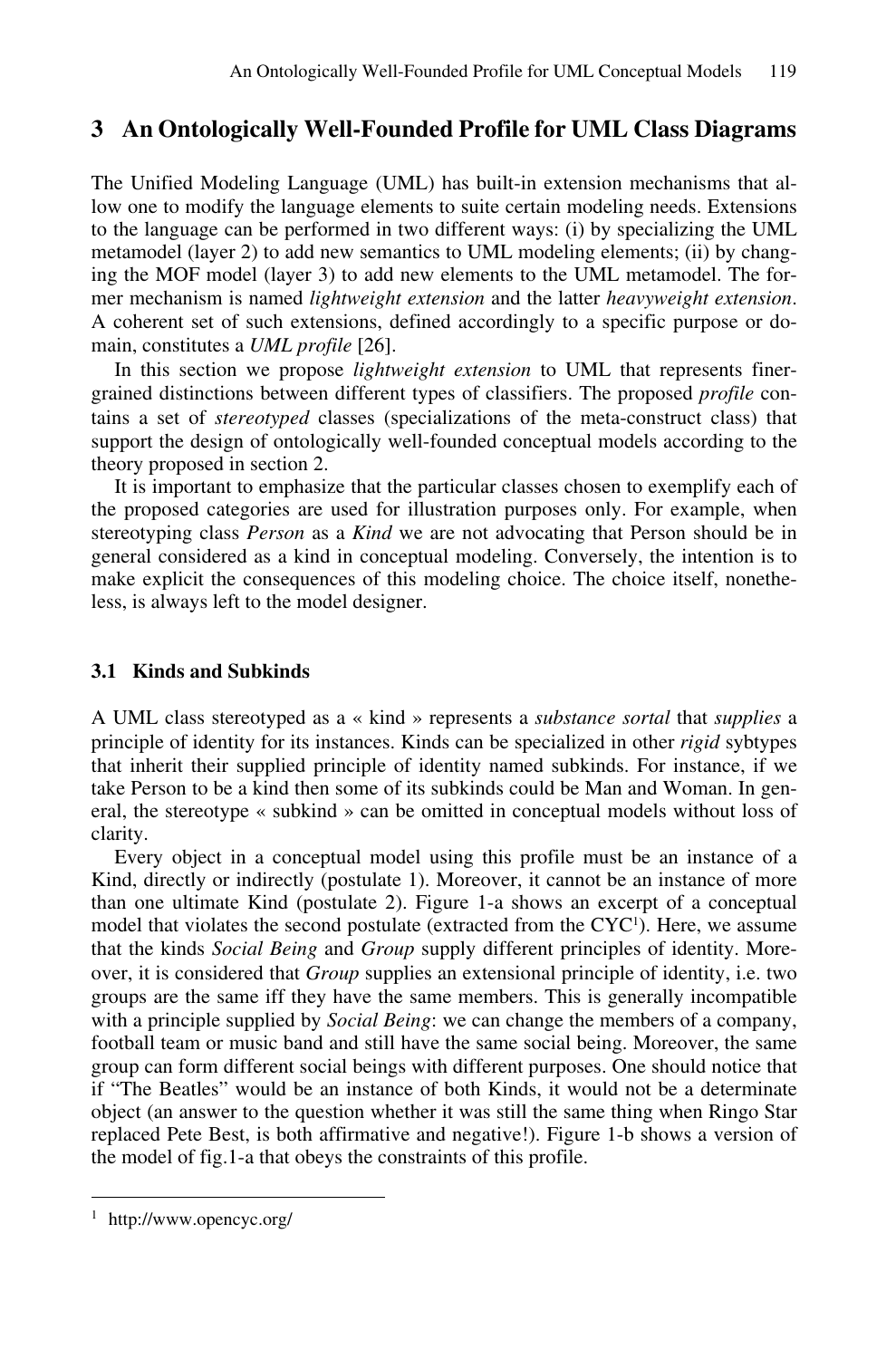

**Fig. 1.** (a) Example of an instance with conflicting principles of identity; (b) an ontologically correct version of the same model



**Fig. 2.** Two partitions of the same kind: a subkind-partition and a phase-partition

By postulate 3 (sec.2), rigid classes cannot be supertyped by anti-rigid ones. Therefore, kinds cannot appear in conceptual models as subtypes of phases, roles (3.3), and role mixins (3.4).

## **3.2 Phases**

UML classes stereotyped as « phase » represent the phased-sortals *phase*. Figure 2 depicts an example with the kind Person, its subkinds Man and Woman and the phases Child, Adolescent and Adult. The classes connected to one single hollow arrowhead symbol in UML (concrete syntax for the subtyping relation) define a generalization set [27]. A generalization set constitutes a partition of the class pointed by the symbol (superclass). A class with an italicized name is an abstract class, i.e. a class that cannot have direct instances.

## **3.3 Roles**

UML classes stereotyped as « role » represent the phased-sortals *role*. Roles and Phases are anti-rigid universals and cannot appear in a conceptual model as a super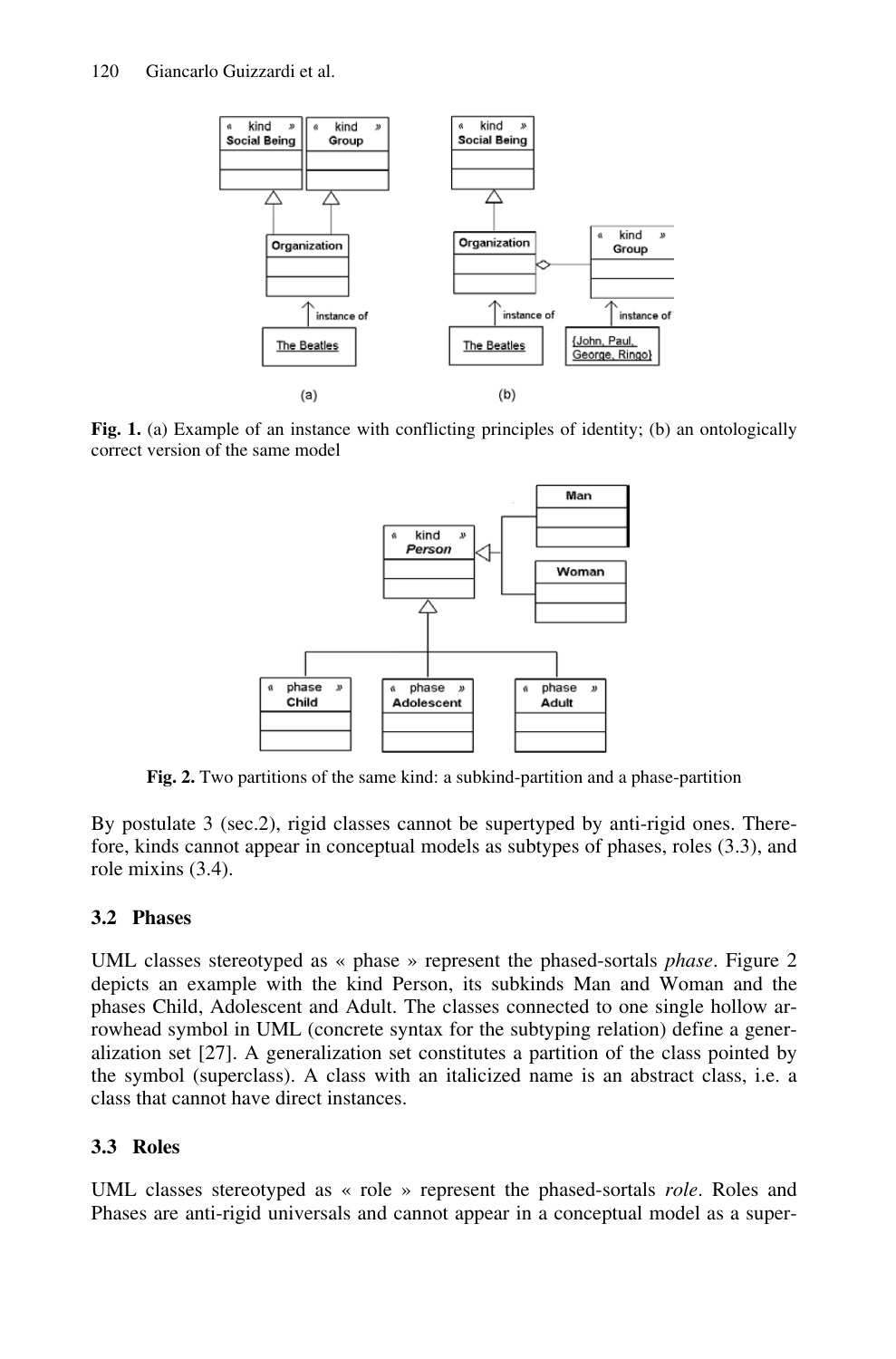class of a Kind (postulate 3). Sometimes subtyping is wrongly used in conceptual modeling to represent alternative *allowed types* that can fulfill a role. For instance, in figure 3-a, the intention of the model is to represent that customers are either persons or organizations. Another example is shown in figure 3-b. However, in general being a customer is assumed to be a contingent property of person, i.e. there possible worlds in which a Person is not a customer but still the same person. Likewise, a participant can stop participating in a Forum without ceasing to exist. Figure 3-b contains yet another conceptual problem. In this model, a participant can take part in zero-to-many forums. It is common in Database and Object-Oriented Design to use a minimum cardinality equal to zero to express that in certain state of the system, for example, an object of type Participant is not related to any object of type Forum. However, from a conceptual viewpoint, the involvement in this relation is part of definition of the role type. In this example, the association *participation* is a specialization condition (sec.2), which is part of the content of the concept Participant, i.e. a *Participant* is a *Person* or *SIG* that takes part in a *Forum*. As a consequence of formula (7)-section 2, the following constraint must hold for classes stereotyped as « role »:

#### **Let X be a class stereotyped as « role » and r be an association representing X's restriction condition. Then the minimum cardinality of X.r must be at least 1 (#X.r** ≥**1)**

In section 5, in discussing some related work w.r.t. role modeling, we present a design pattern that can be used to produce ontologically correct versions for the models of figure 3-a and 3-b.



**Fig. 3.** (a left) and (b) Problems on modeling of roles and their *allowed types*; (b) mistaken cardinality specification for roles

## **3.4 Mixins**

Mixins represent dispersive universals and are perceived to be of great importance in structuring conceptual models [28,29,30]. They can represent top-types such as Thing, Entity, Element (discussed in section 2) but also concepts such as *RationalEntity*, which represent an abstraction of properties that are common to different classes (fig4-a). In this case, the mixin *RationalEntity* can be judged to represent an essential property that is common to all its instances and it is itself a rigid class. We use the stereotype «category» to represent a rigid mixin that subsumes different kinds.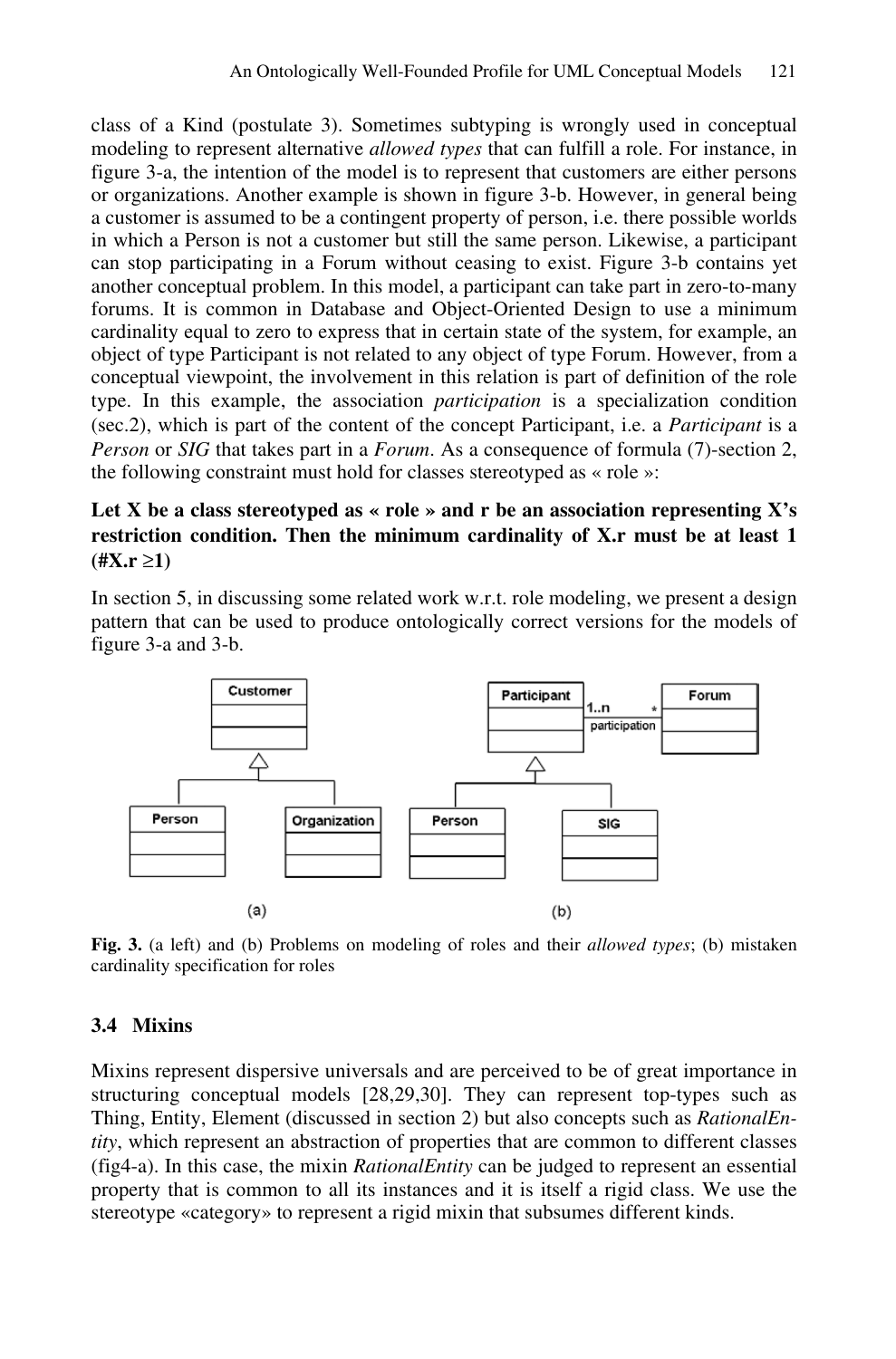In contrast, some mixins are anti-rigid and represent abstractions of common properties of roles. These classes are stereotyped as «roleMixin» and represent dependent anti-rigid non-sortals. Examples of role mixins include formal roles such as *whole* and *part* and *initiatior* and *responder*. Further examples are discussed in the design pattern proposed in section 5.



**Fig. 4.** (a left) Examples of categories and (b) semi-rigid mixins

Moreover, some mixins represent properties which are essential to some of its instances and accidental to others. In [23], this meta-property is named semi-rigidity (as opposed to anti-rigidity). An example is the mixin *Seatable* (fig4-b), which represents a property that can be considered essential to the kinds Chair and Stool but accidental to Crate, Paper Box or Rock. We use the stereotype « mixin » (without further qualification) to represent semi-rigid non-sortals.

Finally, by postulate 4, we have that mixins cannot appear in a conceptual model as subclasses of kinds, phases or roles. Moreover, since they cannot have direct instances, a mixin must always be depicted as an abstract class in a UML conceptual model.

Table 1 below summarizes the profile proposed in this section.

| <b>Stereotype</b>         | <b>Constraints</b>                                                                                                                                                                                                                   |
|---------------------------|--------------------------------------------------------------------------------------------------------------------------------------------------------------------------------------------------------------------------------------|
| $\ll$ kind »              | supertype is <b>not</b> a member of $\{\alpha$ subkind », $\alpha$ phase », $\alpha$ role »,<br>« roleMixin » $\}$                                                                                                                   |
| « subkind »               | supertype is <b>not</b> a member of $\{\alpha\}$ phase », « role », « roleMixin »                                                                                                                                                    |
| « phase »                 | Always defined as part of partition.                                                                                                                                                                                                 |
| « role »                  | Let X be a class stereotyped as $\alpha$ role $\alpha$ and r be an association representing<br>X's restriction condition. Then, $#X.r \ge 1$                                                                                         |
| « category »              | supertype is <b>not</b> a member of $\{\ll k$ ind », « subkind », « phase »,<br>« role », « roleMixin »}                                                                                                                             |
| «roleMixin»               | supertype is <b>not</b> a member of $\{\ll k$ ind », « subkind », « phase »,<br>« role » }. Let X be a class stereotyped as « role Mixin » and r be an associa-<br>tion representing X's restriction condition. Then, $\#X.r \geq 1$ |
| $\langle$ mixin $\rangle$ | supertype is <b>not</b> a member of $\{\ll k$ ind », « subkind », « phase »,<br>« role », « roleMixin »}                                                                                                                             |

**Table 1.** Summary of proposed profile for different types of classifiers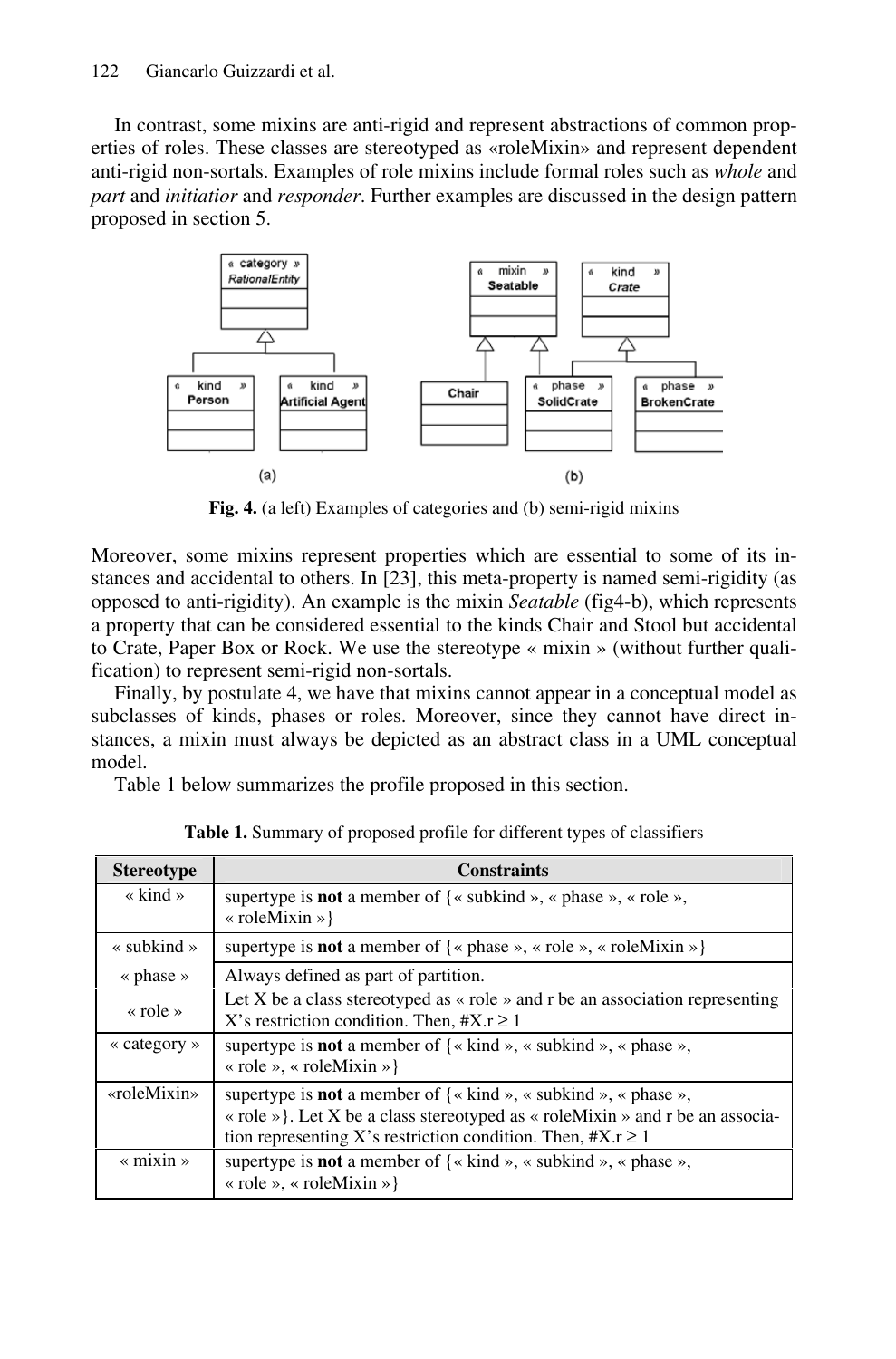#### **4 A Design Pattern for Modeling Roles**

In figure 3-a, the role *Customer* is defined as a supertype of *Person* and *Organization*. As previously mentioned, this modeling choice violates postulate 3 and produces an ontologically incorrect conceptual model. Firstly, not all persons are customers, i.e. it is not the case that the extension of *Person* is necessarily included in the extension of *Customer* (formula 2, sec.2). Moreover, an instance of *Person* is not necessarily a *Customer*. Both arguments are also valid for *Organization*.

In a series of papers [10,11,12], Steimann discusses the difficulties in specifying admissible types for Roles that can be filled by instances of disjoint types. As a conclusion, the author claims that the solution to this problem lies in the separation of role and type hierarchies which leads to a radical revision of the UML meta-model (a heavyweight extension).

In the remaining of this section we intend to show that this claim is not warranted. Moreover, we propose a *design pattern* based on the profile introduced in section 3 that can be used as an ontologically correct solution to this recurrent problem. Finally, this solution has a smaller impact to UML than the one proposed by the author, since it does not demand heavyweight extensions to the language.

In the example above, Customer has in its extension individuals that belong to different kinds and, thus, that obey different principles of identity. Customer is hence a dispersive type (a non-sortal) and, by definition, cannot supply a principle of identity for its instances. Since an (determinate) individual must obey one and only one principle of identity, every instance of Customer must be an instance of one of its subtypes (forming a partition) that carry that principle of identity. For example, we can define the sortals PrivateCustomer and CorporateCustomer as subtypes of Customer. These sortals, in turn, carry the (incompatible) principles of identity supplied by the kinds Person and Organization, respectively. In sum, if x is a Customer (abstract class) then x must be an instance of exactly one of its subtypes (e.g., PrivateCustomer) that carries the principle of identity supplied by an appropriate substance sortal (e.g., Person). Figure 5 shows how this solution can be incorporated in a conceptual modeling design pattern. In this picture the abstract class A is the role mixin that covers different role types (e.g., Customer, Participant). Classes B and C are the disjoint subclasses of A that can have direct instances, representing the sortal roles that carry the principles of identity that govern the individuals that fall in their extension. Classes D and E are the ultimate substance sortals (kinds) that supply the principles of identity carried by B and C, respectively. The association r represents the common specialization condition of B and C, which is represented in A. Finally, class F represents a type that A is *externally dependent* on.



**Fig. 5.** A design pattern for the problem of specifying roles with multiple disjoint allowed types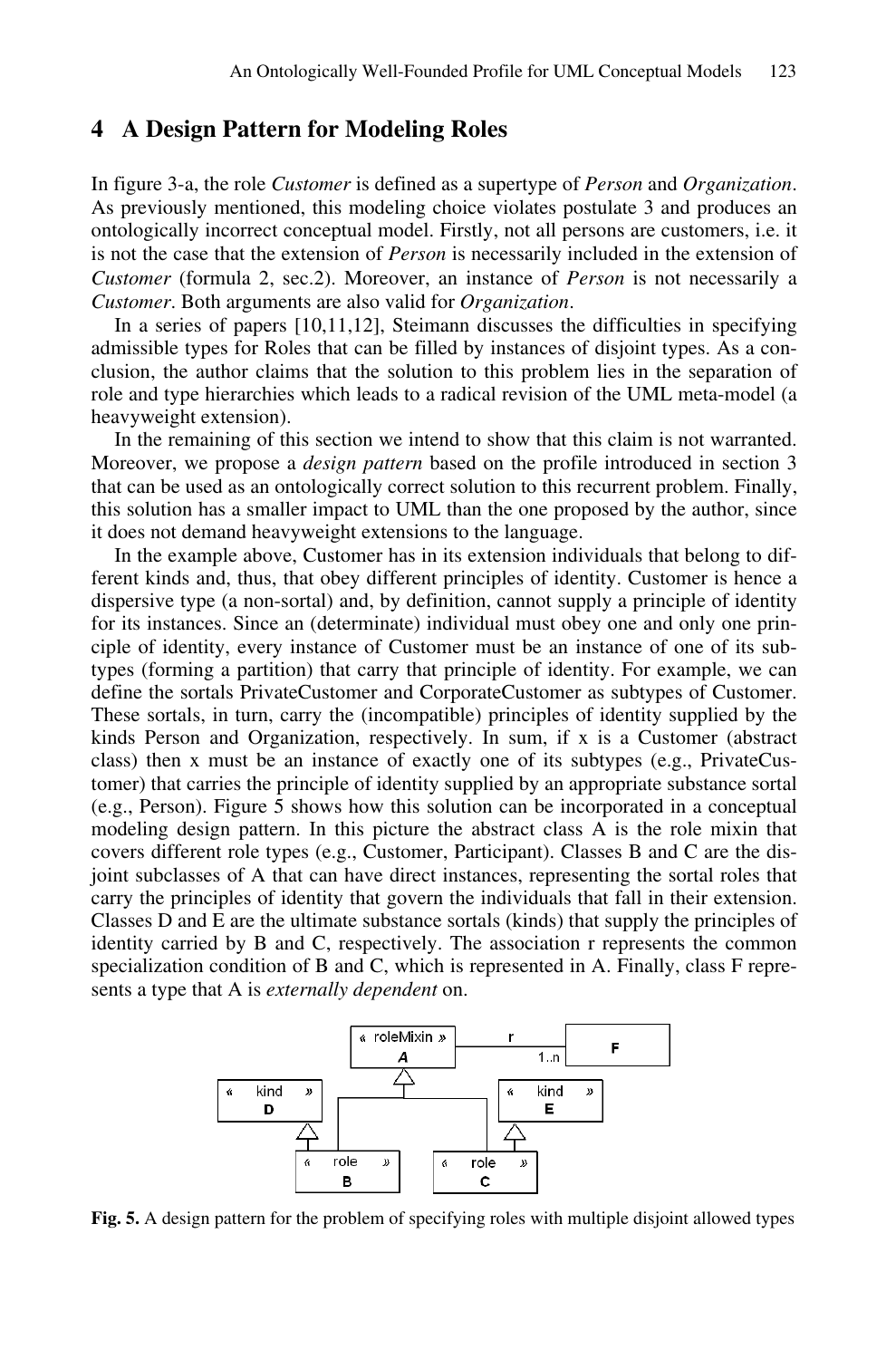An application of this pattern is illustrated in figure 6 in which it is used to produce ontologically correct versions of the models presented in figures 3-a and 3-b, respectively. In both cases, the entity the role mixin depends on, and the association representing the specialization condition are omitted for the sake of brevity.



**Fig. 6.** Ontologically correct versions of the models of fig. 3-a and fig. 3-b obtained by the application of the Design Pattern

## **5 Final Considerations**

The development of a well-grounded, axiomatized upper level ontology is an important step towards the definition of real-world semantics for conceptual modeling diagrammatic languages. In this paper, we use a philosophically and psychologically well-founded theory of universals to address the problem of classifiers in conceptual modeling.

The work presented in section 2 has been strongly influenced by the pioneering work of the OntoClean methodology, which proposes a number of guidelines to evaluate the conceptual correctness of generalization relationships [23,24]. Another key influence is the series of psychological claims proposed by cognitive psychologist John Macnamara in [17]. Mcnamara defends that some universals are conceptually more salient and psychologically more privileged than others and that there is a logic underlying the fact that we can understand certain propositions. A position analogous to the one defended by Chomsky, i.e., that there is a close fit between the mind's linguistic properties and properties of natural languages and, that natural languages have the properties they do because they can be recognized and manipulated by infants without the meta-linguistic support, which is available to second-language learners.

Still in section 2, we have sketched a formalization of the categories proposed by using extension sets indexed by worlds. The idea was to purposely avoid a modal logic approach with unrestricted quantification. In a subsequent article, we shall present the semantics of the proposed categories in a logic of sortals (modal logic with quantification restricted to sortal universals) in the spirit of Gupta's logic of Common Nouns [20] or Montague's systems as presented in [16].

In section 3, this theory is used in the definition of a UML profile for Ontology Representation and Conceptual Modeling. The profile comprises of: (i) a set of stereotypes representing distinctions on types of classifiers proposed by the theory (e.g., Kind, Role, Phase, Category, Mixin); (ii) Constraints on the possible relations to be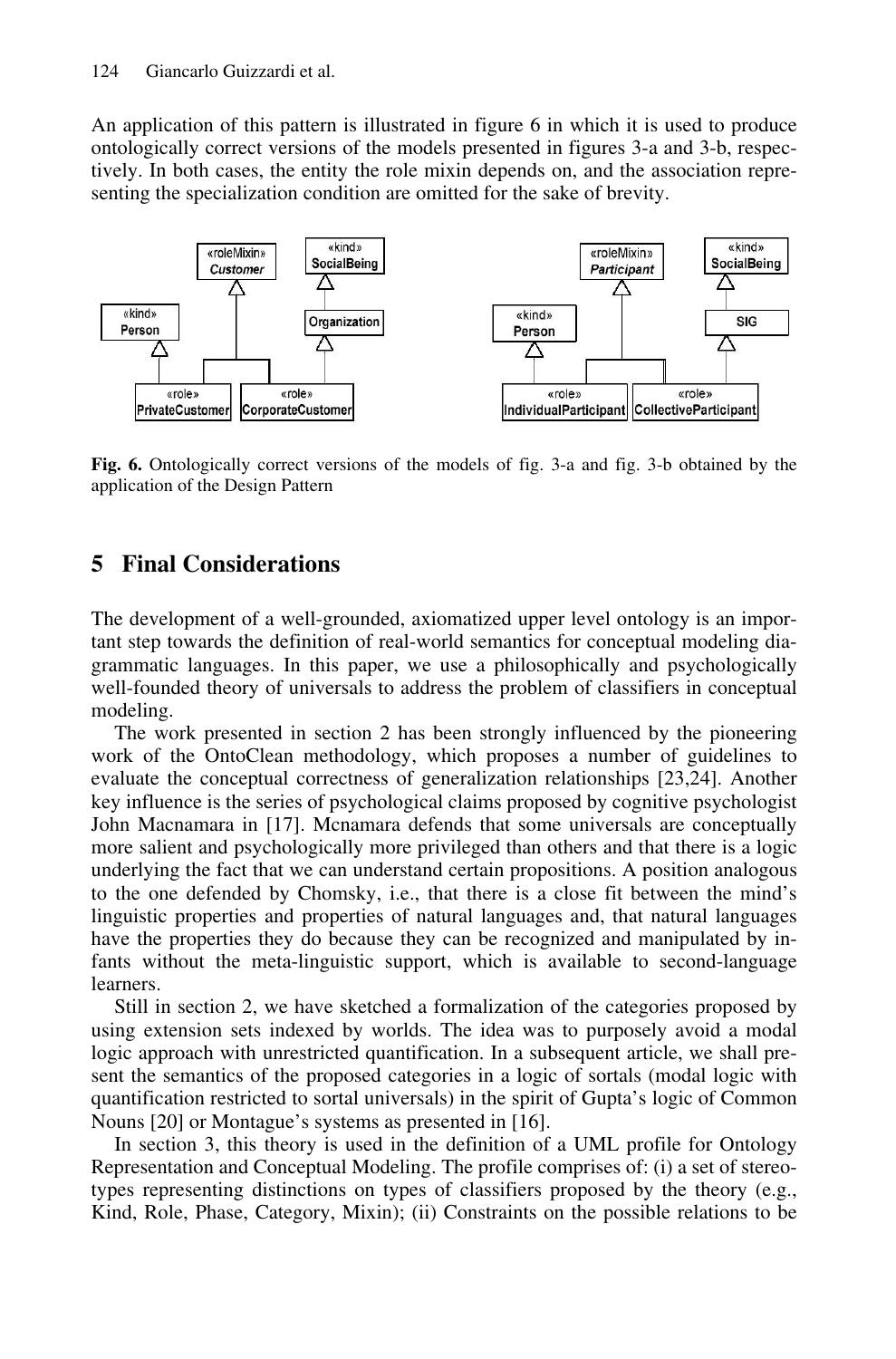established between these elements, representing the postulates of the theory. By using this profile, we were able to propose a design pattern to target a recurrent problem in *role* modeling discussed in the literature. We believe that these results contribute to the task of defining sound *engineering* tools and principles for the practice of conceptual modeling. Nevertheless, the profile should not be regarded as a final proposal. In particular, we recognize that further discussion and elaboration on the issue of role modeling is required, a topic that shall be addressed in a future paper.

#### **Acknowledgements**

This work has been supported by the Telematica Instituut in the context of the ArCo project. Part of the work has been developed during an extended visit of the first author to ISTC/LOA (Trento, Italy) and in collaboration with the OntoMed research group (Leipzig, Germany). We would like to thank Heinrich Herre, Claudio Masolo, Laure Vieu, Alessandro Oltramari, Stefano Borgo, Emanuele Botazzi, Roberta Ferrario and Luis Ferreira Pires for fruitful discussions and for providing valuable input to the issues of this article.

## **References**

- 1. Guizzardi, G., Herre, H., Wagner G.: Towards Ontological Foundations for UML Conceptual Models. In Proc. of  $1<sup>st</sup>$  Intl. Conf. on Ontologies, Databases and Applications of Semantics (ODBASE 2002), Lecture Notes in Computer Science, Springer-Verlag, Berlin, (2002)
- 2. Guizzardi, G., Herre, H., Wagner G.: On the General Ontological Foundations of Conceptual Modeling. In Proc. of  $21<sup>st</sup>$  Intl. Conf. on Conceptual Modeling (ER 2002). Springer-Verlag, Berlin, Lecture Notes in Computer Science (2002)
- 3. Guizzardi, G., Wagner G.: Using Formal Ontologies to define Real-World Semantics for UML Conceptual Models. In  $1<sup>s</sup>$  Workshop on Application of Ontologies to Biology, European Media Laboratory, Heidelberg, Germany (2002)
- 4. Degen, W., Heller B., Herre H., Smith, B.: GOL: Towards an axiomatized upper level ontology. In B. Smith and N. Guarino (eds.), Proc. of  $2<sup>nd</sup>$  Intl. Conf. of Formal Ontologies and Information Systems (FOIS'01), Ogunquit, Maine, USA, October 2001. ACM Press (2001)
- 5. Heller, B., Herre, H.: Formal Ontology and Principles of GOL. Onto-Med Report No. 1/2003. Research Group Ontologies in Medicine, Univ. of Leipzig (2003)
- 6. Cranefield, S., Purvis M.: UML as an ontology modelling language. In Proc. of the Workshop on Intelligent Information Integration,  $16<sup>th</sup>$  Intl. Joint Conf. on Artificial Intelligence (IJCAI 1999), Germany, Univ. of Karlsruhe (1999) 46-53
- 7. Evans A., France R., Lano K., Rumpe B.: Developing the UML as a formal modelling notation. In P.-A. Muller and J. Bezivin (eds.), Proc. of UML'98 Intl. Workshop, Mulhouse, France, June 3 -4, 1998, ESSAIM, Mulhouse, France (1998) 297-307
- 8. Evermann, J. and Wand, Y.: Towards ontologically based semantics for UML constructs. In H. Kunii, S. Jajodia, and A. Solvberg (eds.), Proc. of  $20<sup>th</sup>$  Intl. Conf. on Conceptual Modeling (ER 2001), Lecture Notes in Computer Science, Springer (2001).
- 9. Odell, J., Bock, C.: A More Complete Model of Relations and their Implications: Roles. Journal of OO Programming, May, 1998, 51–54